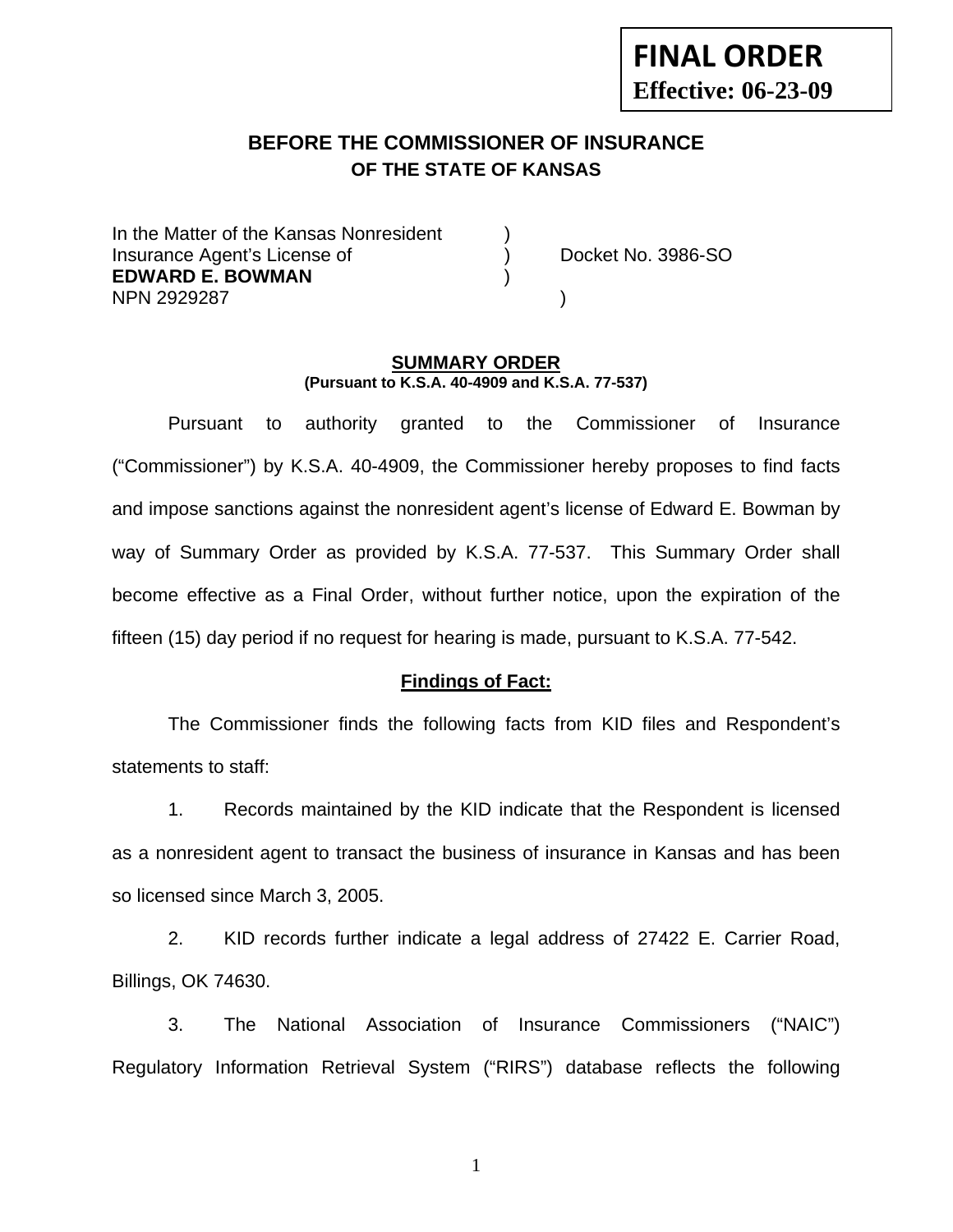actions: Respondent's Oklahoma Resident License was revoked in February, 2009 because of demonstration of lack of fitness or trustworthiness. Respondent has not reported the revocation to KID.

# **Applicable Law**

4. K.S.A. 40-4909(a) provides, in relevant part:

The commissioner may deny, suspend, revoke or refuse renewal of any license issued under this act if the commissioner finds that the applicant or license holder has:

 (8) Used any fraudulent, coercive, or dishonest practice, or demonstrated any incompetence, untrustworthiness or financial irresponsibility in the conduct of business in this state or elsewhere.

5. The Commissioner may revoke any license issued under the Insurance

Agents Licensing Act if the Commissioner finds that the interests of the insurer or the insurable interests of the public are not properly served under such license. K.S.A. 40- 4909(b).

 6. Each person licensed in Kansas shall report "[E]ach disciplinary action on the agent's license" by any state within thirty (30) days of the occurrence.

K.A.R. 40-7-9 (a).

## **Conclusions of Law**

 7. The Commissioner has jurisdiction over Respondent as well as the subject matter of this proceeding, and such proceeding is held in the public interest. The Commissioner finds, based on the facts contained in paragraph 3 that Respondent has had his resident license revoked and did not report the same to KID in a timely manner.

 8. Based on the Respondent's conduct, the Commissioner concludes that sufficient grounds exist for the revocation of Respondent's insurance agent's license

2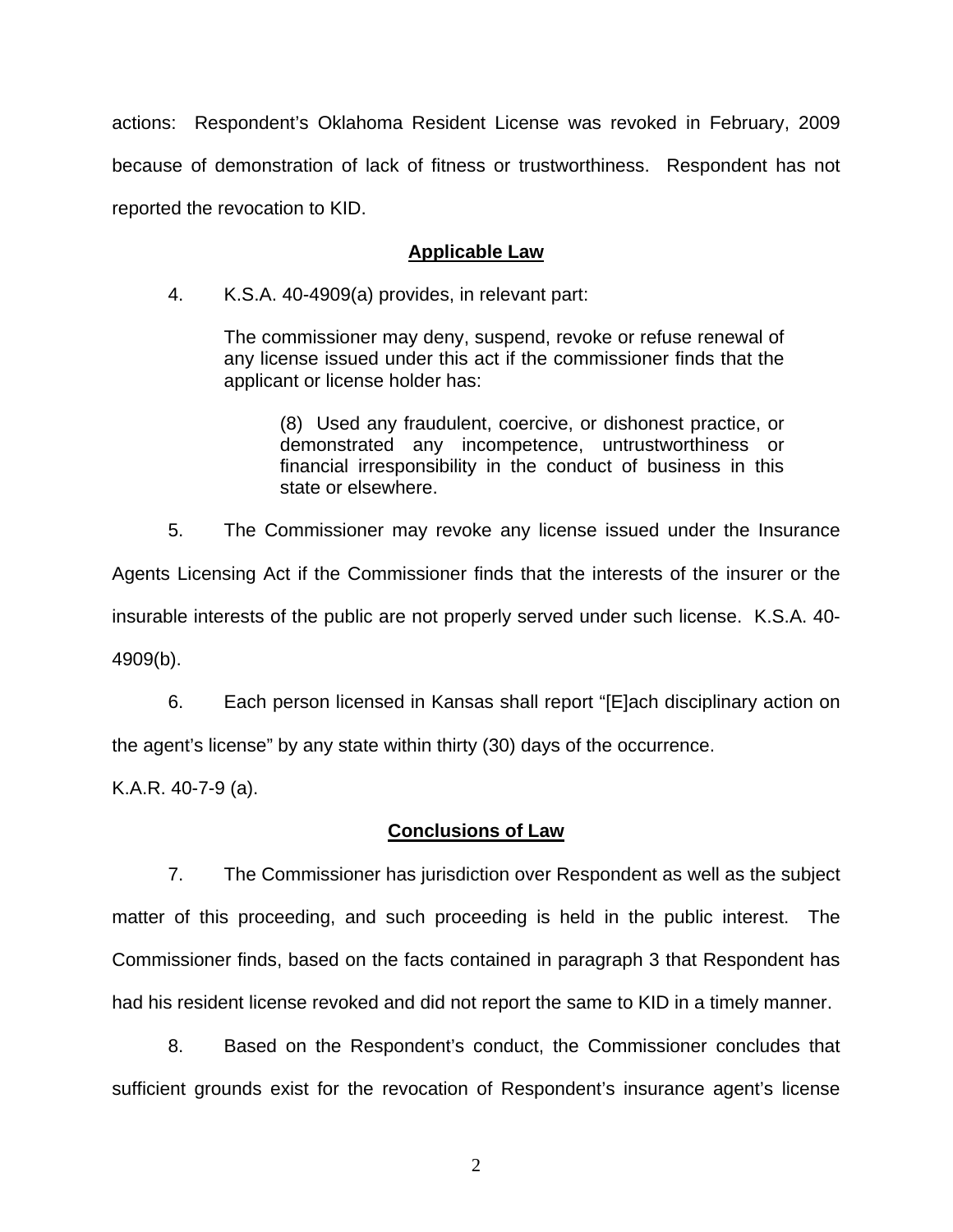pursuant to K.S.A. 40-4909(b) because such license is not properly serving the interests of the insurer and the insurable interests of the public.

 9. Based on the facts and circumstances set forth herein, it appears that the use of summary proceedings in this matter is appropriate, in accordance with the provisions set forth in K.S.A. 77-537(a), in that the use of summary proceedings does not violate any provision of the law and the protection of the public interest does not require the KID to give notice and opportunity to participate to persons other than Edward E. Bowman.

**IT IS THEREFORE ORDERED BY THE COMMISSIONER OF INSURANCE THAT** the Kansas nonresident insurance agent's license of Edward E. Bowman is hereby **REVOKED. It is further ordered,** that Edward E. Bowman shall **CEASE and DESIST** from the sale, solicitation, or negotiation of insurance and/or receiving compensation deriving from the sale, solicitation, or negotiation of insurance conducted after the effective date of this order.

## **NOTICE OF RIGHTS**

(Pursuant to K.S.A. 77-542)

Edward E. Bowman is entitled to a hearing pursuant to K.S.A. 77-537 and K.S.A. 77-542, the Kansas Administrative Procedure Act. If Respondent desires a hearing, he must file a written request for a hearing with:

 John W. Campbell, General Counsel Kansas Insurance Department 420 S.W. 9<sup>th</sup> Street Topeka, Kansas 66612

This request must be filed within fifteen (15) days from the date of service of this Order. If Respondent requests a hearing, the Kansas Insurance Department will notify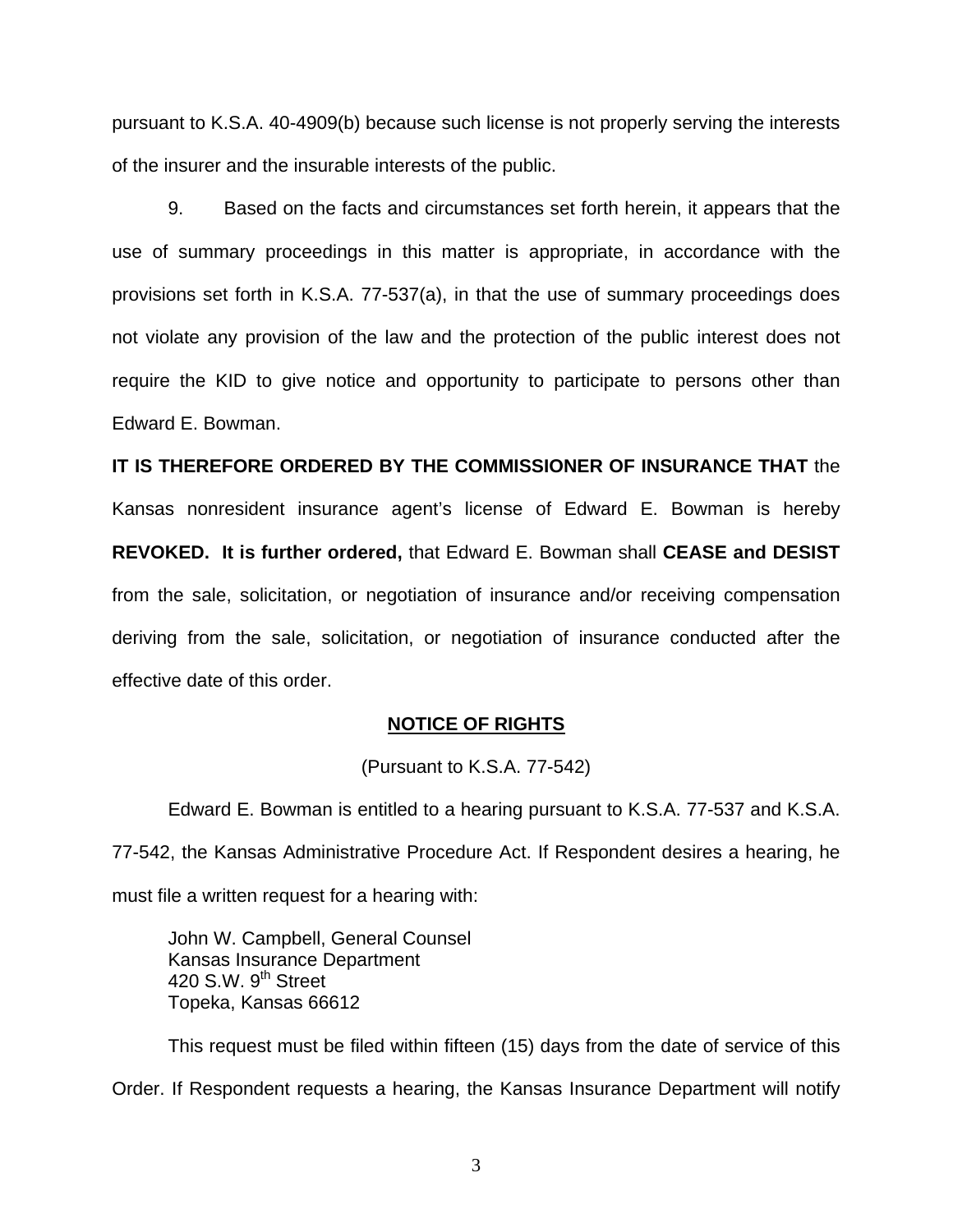him of the time and place of the hearing and information on procedures, right of representation, and other rights of parties relating to the conduct of the hearing, before commencement of the same.

If a hearing is not requested in the time and manner stated above, this Summary Order shall become effective as a Final Order upon the expiration of time for requesting a hearing, pursuant to K.S.A. 77-613. In the event Respondent files a Petition for Judicial Review, pursuant to K.S.A. §77-613(e), the agency officer to be served on behalf of the Kansas Insurance Department is:

 John W. Campbell, General Counsel Kansas Insurance Department 420 S.W. 9<sup>th</sup> Street Topeka, Kansas 66612

IT IS SO ORDERED THIS 3rd DAY OF JUNE, 2009, IN THE CITY OF **TOPEKA, COUNTY OF SHAWNEE, STATE OF KANSAS.** 



\_/s/ Sandy Praeger\_\_\_\_\_\_\_\_\_\_\_\_\_\_\_\_

Commissioner of Insurance

\_/s/ John W. Campbell\_\_\_\_\_\_\_\_\_\_\_\_\_

John W. Campbell

General Counsel